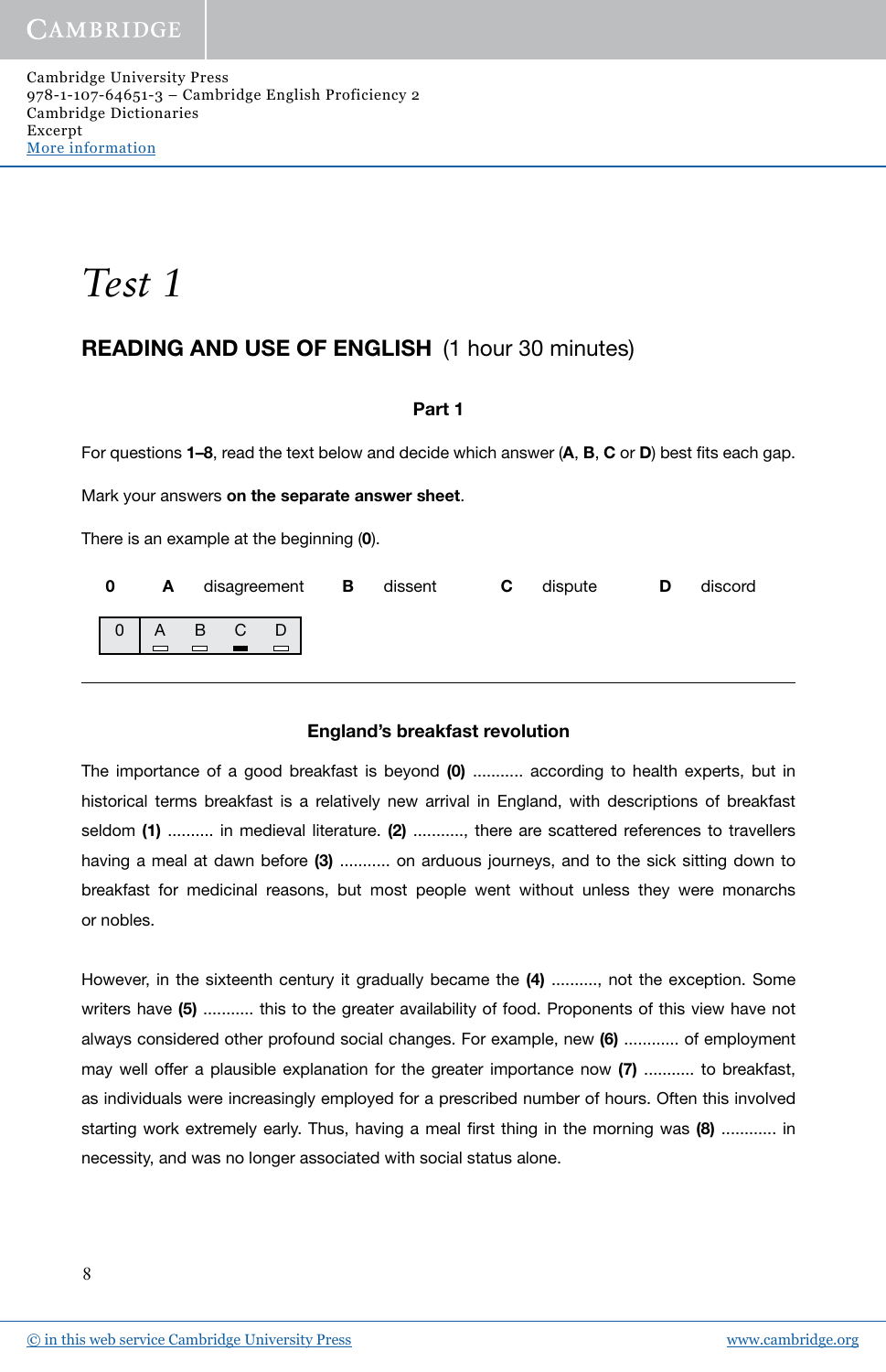|  | <b>1 A</b> displaying | <b>B</b> manifesting | <b>C</b> disclosing  | <b>D</b> featuring  |
|--|-----------------------|----------------------|----------------------|---------------------|
|  | 2 A Deservedly        | <b>B</b> Admittedly  | <b>C</b> Conceivably | <b>D</b> Assuredly  |
|  | 3 A engaging          | <b>B</b> launching   | <b>C</b> embarking   | <b>D</b> committing |
|  | 4 A norm              | <b>B</b> prototype   | <b>C</b> standard    | <b>D</b> trait      |
|  | 5 A attributed        | <b>B</b> assigned    | <b>C</b> accounted   | <b>D</b> accorded   |
|  | 6 A figures           | <b>B</b> shapes      | <b>C</b> lines       | <b>D</b> patterns   |
|  | 7 A linked            | <b>B</b> fixed       | <b>C</b> attached    | <b>D</b> secured    |
|  | 8 A embedded          | <b>B</b> rooted      | <b>C</b> entrenched  | <b>D</b> founded    |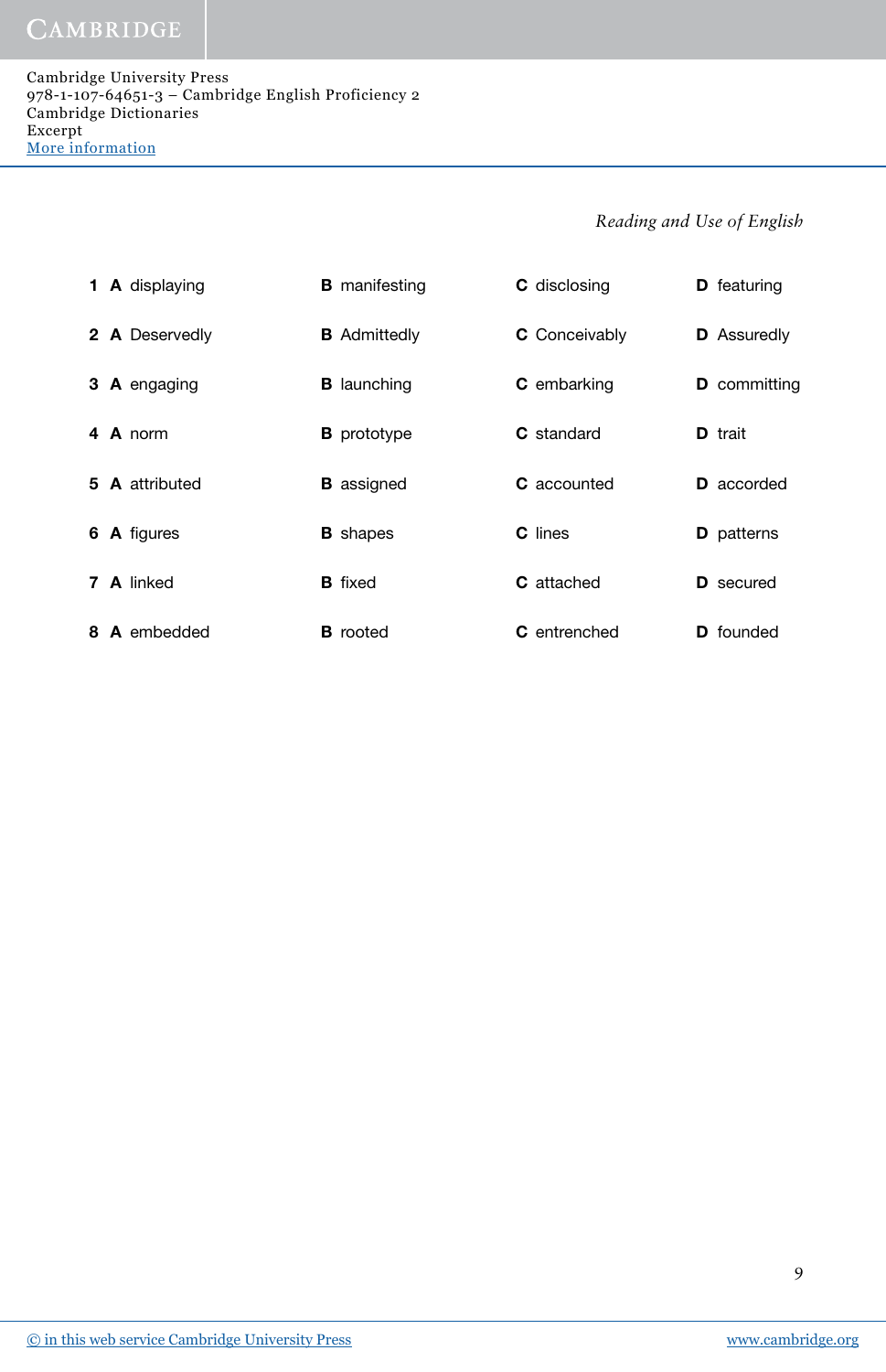Cambridge University Press 978-1-107-64651-3 – Cambridge English Proficiency 2 Cambridge Dictionaries Excerpt More [information](http://www.cambridge.org/9781107646513)

*Test 1*

#### Part 2

For questions 9–16, read the text below and think of the word which best fits each space. Use only one word in each space. There is an example at the beginning (0). Write your answers IN CAPITAL LETTERS on the separate answer sheet.

| <br>╰ |  | Examp<br>ימוחי | $\sim$<br>- |  |  |  |  |  |  |  |  |  |  |  |  |
|-------|--|----------------|-------------|--|--|--|--|--|--|--|--|--|--|--|--|
|-------|--|----------------|-------------|--|--|--|--|--|--|--|--|--|--|--|--|

# **Mission to Mars**

Wanted: a middle-aged, married couple (0) .......... a 501-day round trip to Mars. Applicants must be physically and emotionally robust.

This will be the profile of the very first Martian astronauts if multi-millionaire Dennis Tito's plans to launch a capsule on 5 January 2018 actually (9) .......... to fruition. The capsule will take the crew to about 160 km above Mars. The spacecraft will use the gravity of Mars to allow it to return to Earth without burning any more fuel, for fuel efficiency is a priority - the 2018 deadline has been fixed (10) .......... the next launch window when Mars and Earth align again isn't (11) .......... 2031. It's a (12) .......... order, but the race is on to develop systems involving totally new technologies. (13) ........... that these can be put in place soon enough, the spacecraft might just (14) ........... it. But even if it (15) .......... leaves Earth, the efforts to achieve these ambitious goals will not be in (16) ..........., as they will lead to valuable advances for future missions.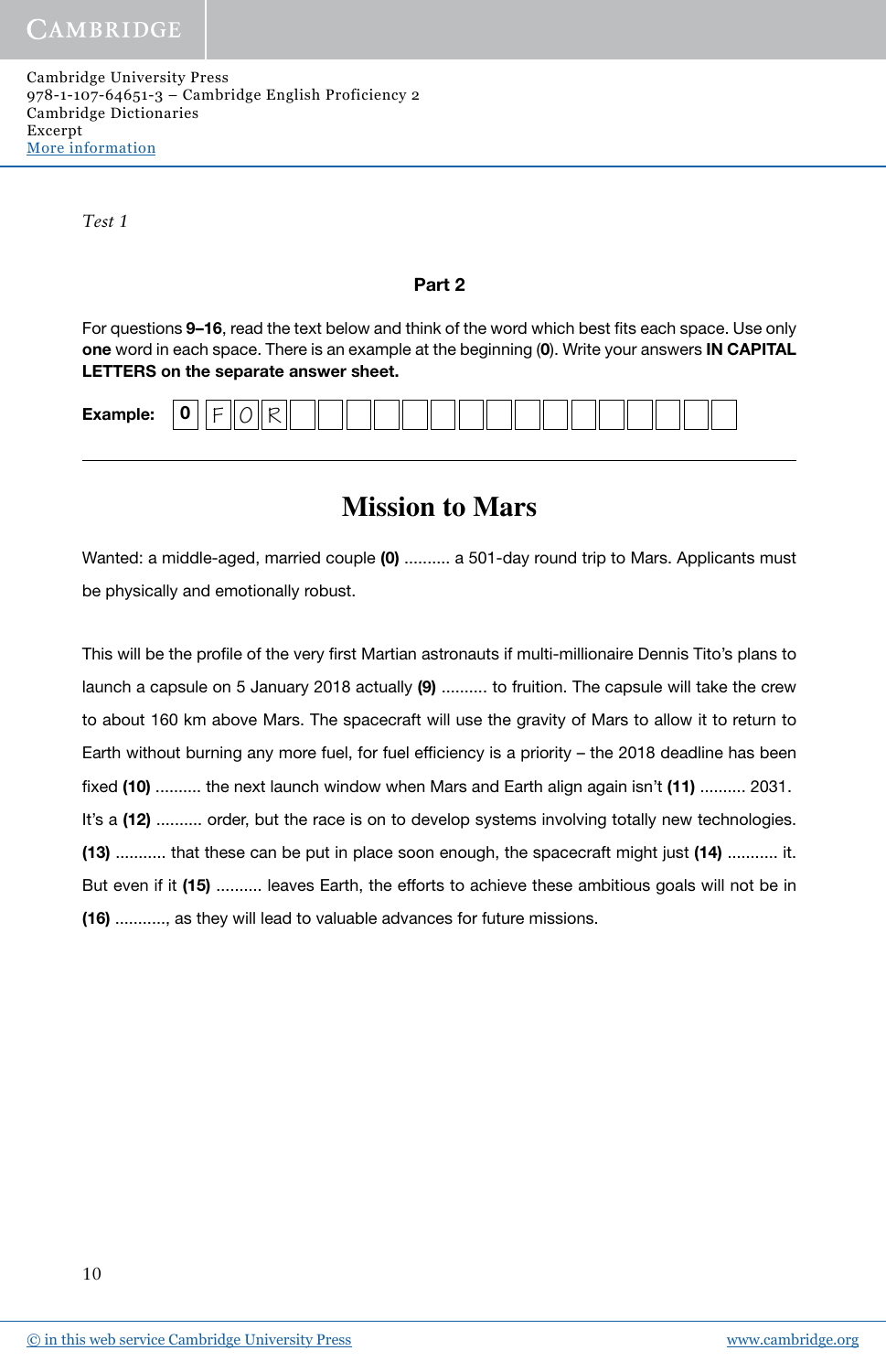Cambridge University Press 978-1-107-64651-3 – Cambridge English Proficiency 2 Cambridge Dictionaries Excerpt More [information](http://www.cambridge.org/9781107646513)

*Reading and Use of English*

# Part 3

For questions 17–24, read the text below. Use the word given in capitals at the end of some of the lines to form a word that fits in the space in the same line. There is an example at the beginning (0). tWrite your answers IN CAPITAL LETTERS on the separate answer sheet.



#### **CRYING**

| Charles Darwin thought that the human (0)  to cry had no obvious                 | <b>TEND</b>      |
|----------------------------------------------------------------------------------|------------------|
| (17)  purpose. He was almost certainly wrong. More recently scientists have      | <b>EVOLVE</b>    |
| pointed to its social (18) , with psychiatrist John Bowlby highlighting the role | <b>SIGN</b>      |
| of crying in developing the (19)  between mother and child. Many believe         | <b>ATTACH</b>    |
| that tears, at least during childhood, are mainly an expression of (20)          | <b>HELP</b>      |
| However, the persistence of crying into adulthood is harder to explain. It seems |                  |
| that the sound of crying becomes considerably less important than the visual     |                  |
| signal it conveys. It may have been (21)  to early human communities as a        | <b>ADVANTAGE</b> |
| means of promoting trust and social connectedness.                               |                  |

**JUST** VOLUNTARY **DENY** Tears can undoubtedly have other causes too. We may cry to express sympathy for those suffering terrible (22) .......... . Furthermore, tears can be shed (23) .........., rather to our embarrassment, when we hear inspiring music or moving speeches. We may cry when watching a sentimental film, but interestingly, this is more likely to occur in company than when we are alone. The social function of crying would seem to be (24) .........., but research continues.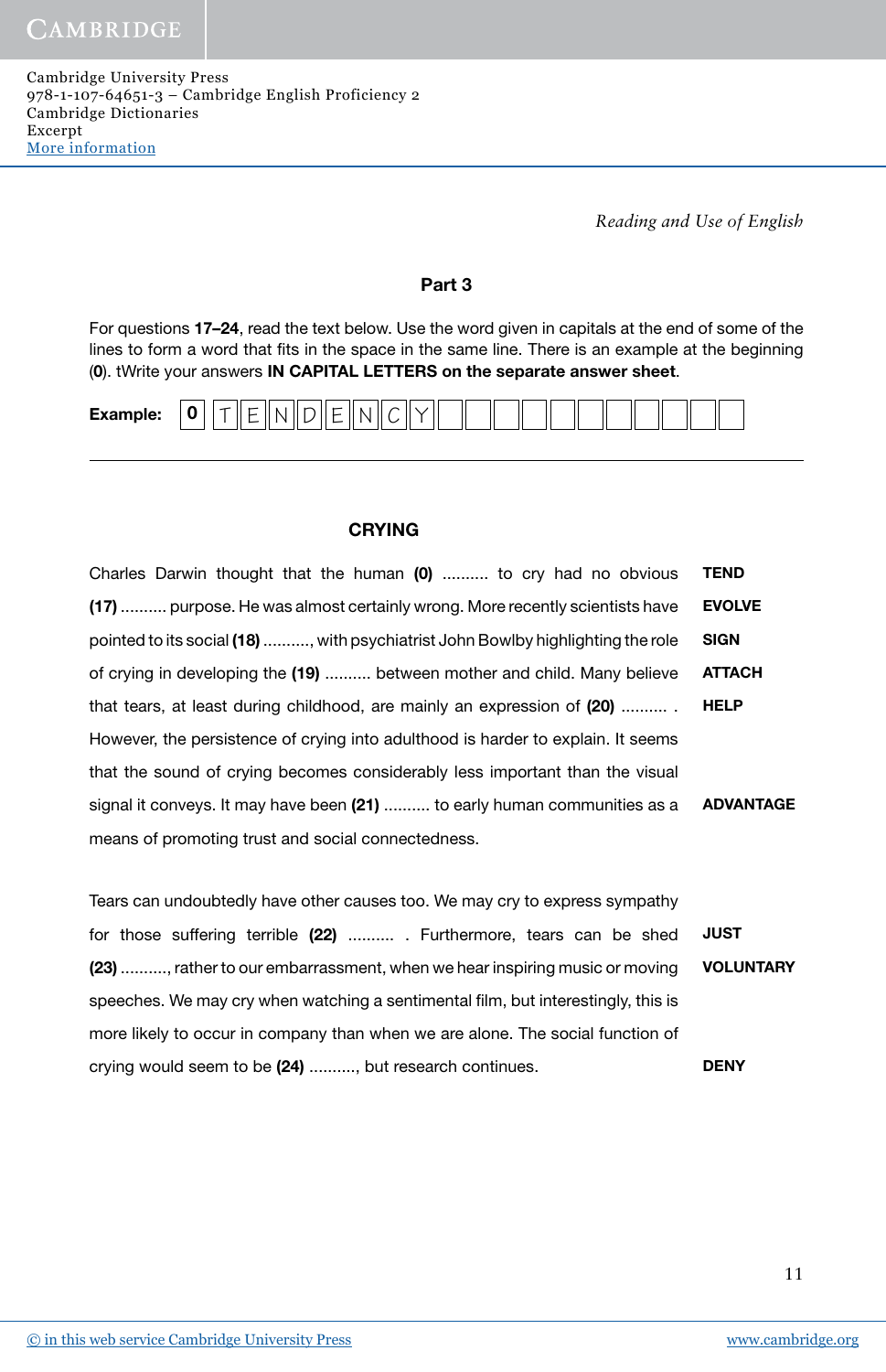*Test 1*

#### Part 4

For questions 25–30, complete the second sentence so that it has a similar meaning to the first sentence, using the word given. Do not change the word given. You must use between three and eight words, including the word given. Here is an example (0).

#### Example:

0 Do you mind if I watch you while you paint?

#### objection

Do you ……………………………………………………………… you while you paint?

**0** have any objection to my watching

Write only the missing words on the separate answer sheet.

25 I hope the committee will consider this new information when they meet next week.

#### account

 I hope this new information …………………………………………………………… when the committee meet next week.

26 James did not find it difficult to answer the interviewer's questions.

#### coming

James had no ……………………………………………………… the interviewer's questions.

27 The more experienced members of the expedition were made responsible for finding food.

#### charge

The more experienced members of the expedition ……………………………………………

finding food.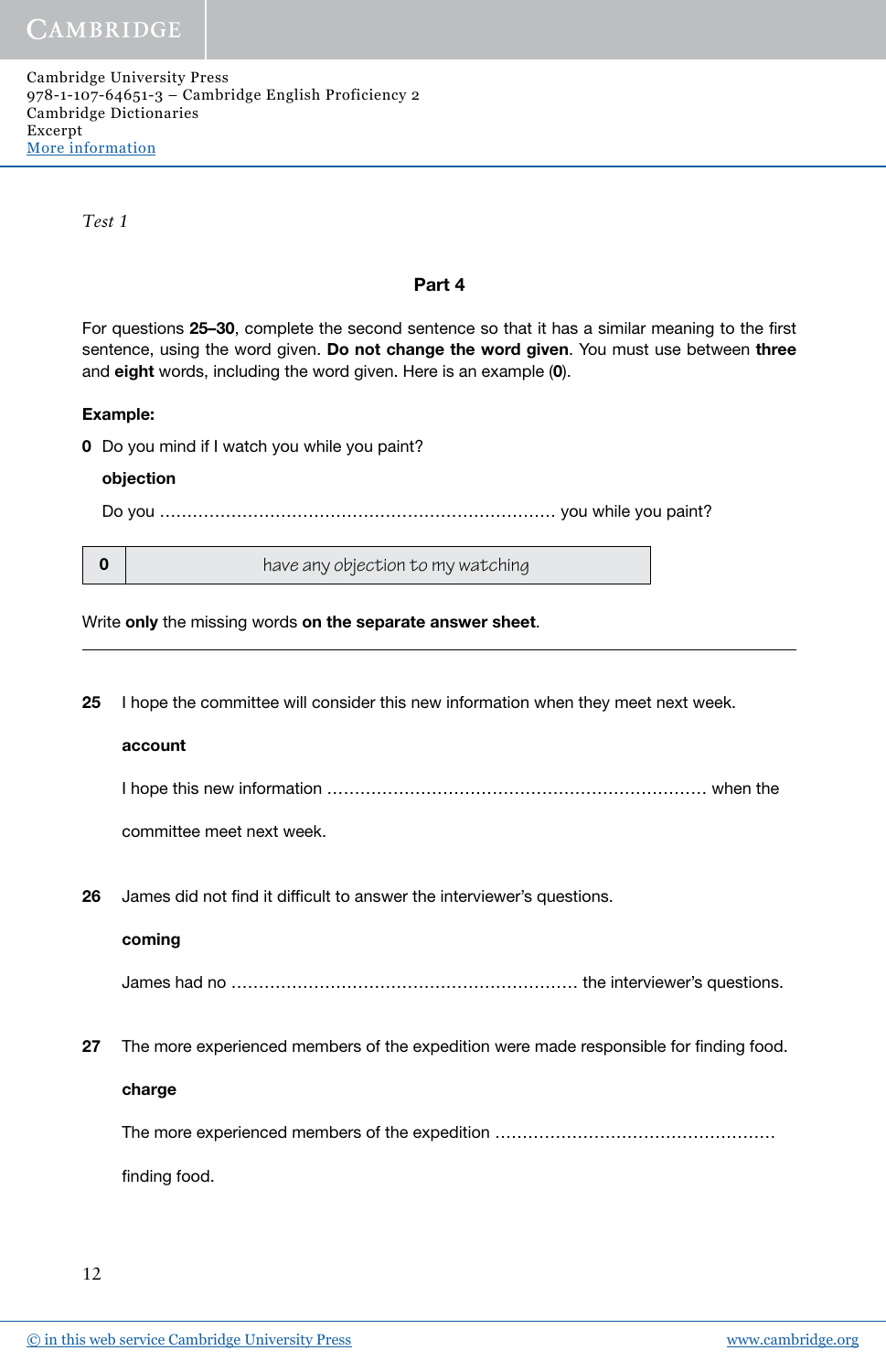| 28 | The agent said he no longer thought that Sam Bowker would ever appear in a Hollywood<br>film. |
|----|-----------------------------------------------------------------------------------------------|
|    | hope                                                                                          |
|    | The agent said he ……………………………………………… appearing in a Hollywood film.                           |
| 29 | My father said that the portrait did not look like him.                                       |
|    | resemblence                                                                                   |
|    |                                                                                               |
| 30 | Leo doesn't understand why his sister is opposing his plan.                                   |
|    | what                                                                                          |
|    |                                                                                               |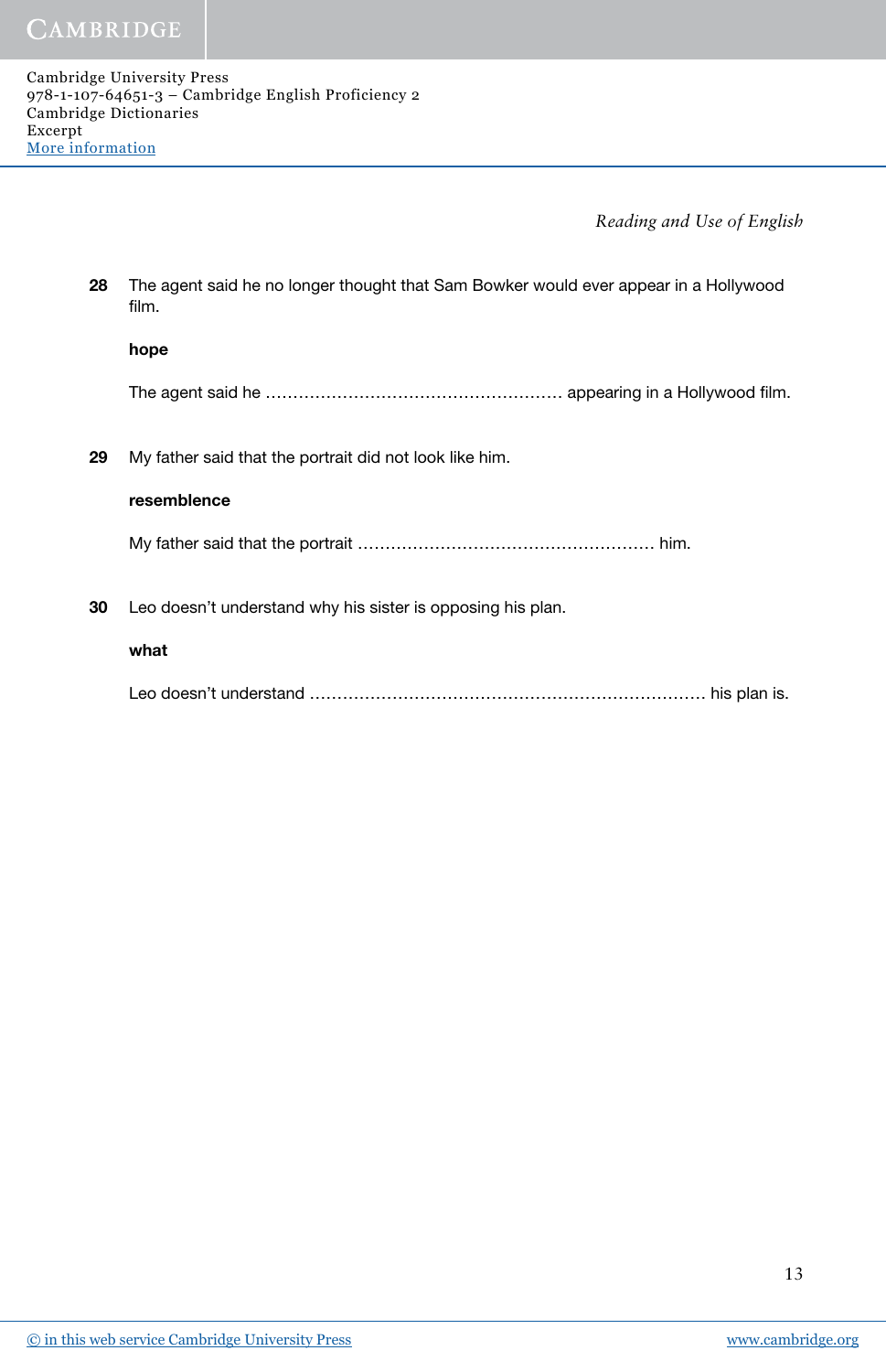*Test 1*

#### Part 5

You are going to read an article about the history of blogging. For questions 31–36, choose the answer  $(A, B, C)$  or D) which you think fits best according to the text. Mark your answers on the separate answer sheet.

# Blogging: Confessing to the world

Some time ago, a website highlighted the risks of public check-ins – online announcements of your whereabouts. The site's point was blunt: you may think you are just telling the world, 'Hey, I'm at this place' – but you are also advertising your out-and-about-ness to all kinds of people everywhere – not all of them people you might like to bump into. This appeared to confirm the growing awareness that there might be a downside to all the frantic sharing the web has enabled. The vast new opportunities to publish any and every aspect of our lives to a potentially global audience hold out all sorts of tantalising possibilities: Wealth! Fame! So we plunge into the maelstrom of the internet, tossing confessions, personal photos and stories into the digital vortex. Too late we realise that the water is crowded and treacherous – and we are lost.

Depressing? Perhaps, but don't give up. This future has a map, drawn for us years ago by a reckless group of online pioneers. In the early days of the web, they sailed these waters and located all the treacherous shoals. They got fired from their jobs, found and lost friends and navigated celebrity's temptations and perils – all long before the invention of social networking. These pioneers, the first wave of what we now call bloggers, have already been where the rest of us seem to be going. Before their tales scroll off our collective screen, it's worth spending a little time with them. After all, those who cannot learn from history are doomed to repost it.

In January 1994, Justin Hall, a 19-year-old student, began posting to the 'WWW', as it was then known, something inhabited mostly by grad students, scientists and a handful of precocious teens like him. The web had been invented at CERN, the international physics lab in Switzerland, so researchers could more easily share their work. Hall saw something else: an opportunity to share his life. Link by link, he built a hypertext edifice of autobiography, a dense thicket of verbal self-exposure leavened with photos and art. In January 1996, on a dare, he began posting a daily blog, and readers flocked to the spectacle of a reckless young man pushing the boundaries of this new medium in every direction at once.

Hall's ethos was absolute: cross his path and you could appear on his site; no topic was taboo. Certainly, this was the work of an exhibitionist, but there was also a rigour and beauty to his project that only a snob would refuse to call art. One day though, visitors to Hall's site discovered his home page gone, replaced with a single anguished video titled *Dark Night*. His story tumbled out; he'd fallen spectacularly in love, but when he started writing about it on his site he was told 'either the blog goes, or I do'. He'd published his life on the internet and, Hall protested, 'it makes people not trust me'. The blog went, but the dilemma persists. Sharing online is great. But if you expect your song of yourself to 'make people want to be with you', you'll be disappointed.

In 2002, Heather Armstrong, a young web worker in Los Angeles, had a blog called Dooce. Occasionally, she wrote about her job at a software company. One day an anonymous colleague sent the address of Armstrong's blog to every vice president at her company – including some whom she'd mocked – and that was the end of her job. Those who study the peculiar social patterns of the networked world have a term to describe what was at work here. They call it the 'online distribution effect': that feeling so many of us have that we can get away with saying things online that we'd never dream of saying in person. But our digital lives are interwoven with our real lives. When we pretend otherwise, we risk making terrible, life-changing mistakes.

Armstrong's saga had a happy ending. Though she was upset by the experience and stopped blogging for several months afterwards, she ended up getting married and restarting her blog with a focus on her new family. Today she is a star in the burgeoning ranks of 'mommy bloggers' and her writing supports her house hold. Once a poster child for the wages of web indiscretion, she has become a virtuoso of managed self-revelation. What Armstrong has figured out is something we would all do well to remember: the web may allow us to say anything, but that doesn't mean we should.

14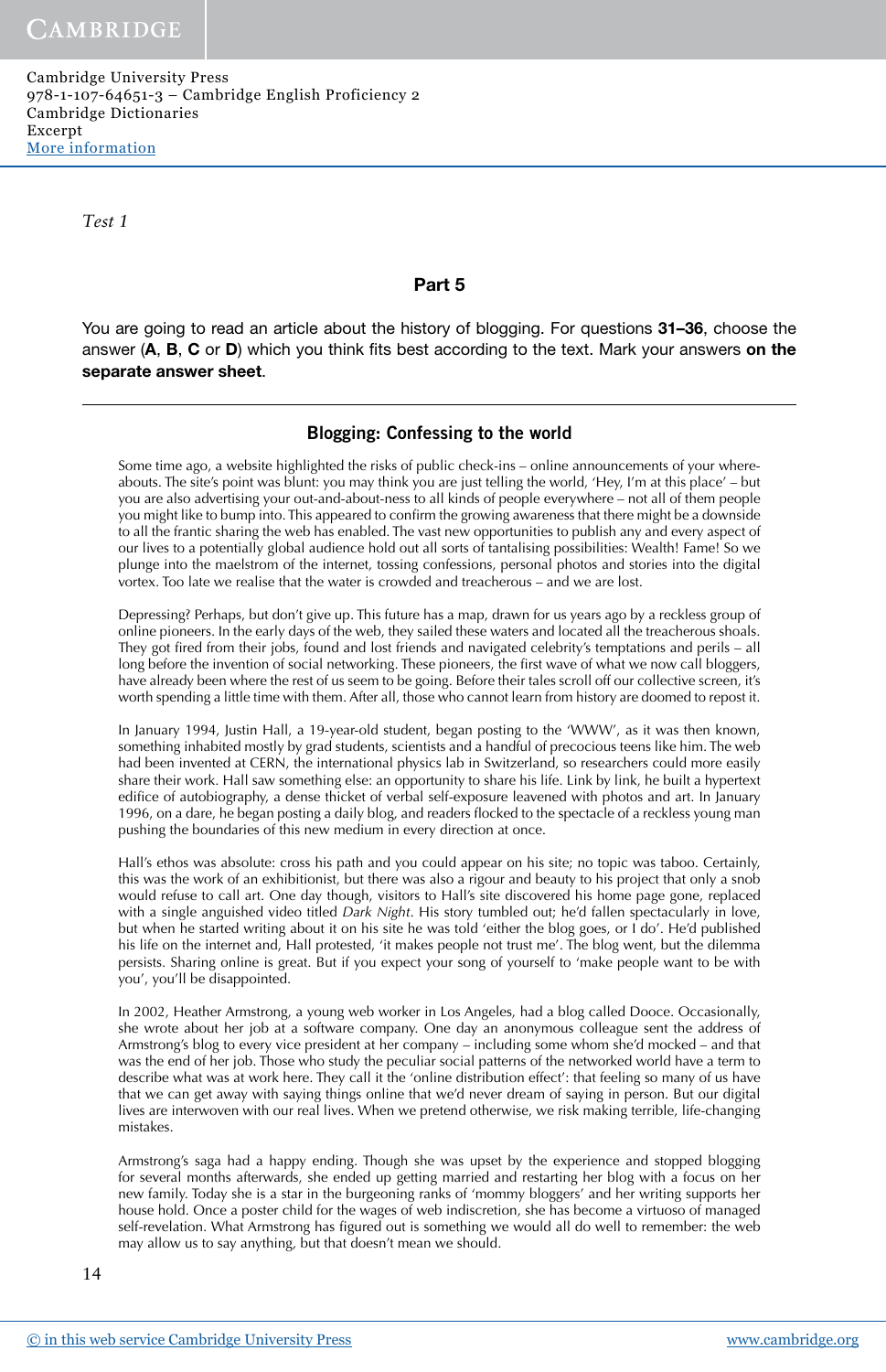- 31 Why does the writer describe a website about public check-ins in the first paragraph?
	- A to reinforce the concerns already felt by some people
	- **B** to remind readers to beware of false promises
	- C to explain that such sites often have a hidden agenda
	- D to show that the risks of internet use are sometimes overestimated
- 32 What is the writer's attitude to the online pioneers mentioned in the second paragraph?
	- A He is concerned by the risks they took.
	- **B** He appreciates their unprecedented achievements.
	- C He admires their technical skills.
	- **D** He is impressed by the extent of their cooperation.
- 33 What does the writer suggest about Justin Hall in the third paragraph?
	- A He was unusually innovative in his approach.
	- **B** His work was popular for the wrong reasons.
	- C He inspired others writing in different fields of study.
	- D His work displayed considerable literary skill.
- 34 What point is exemplified by the references to Hall's project in the fourth paragraph?
	- A People usually dislike exhibitionists.
	- **B** Someone's life can be a form of art.
	- C Relationships are always a private matter.
	- **D** Being too open may be counterproductive.
- 35 What does the account of Armstrong's later career suggest about blogging?
	- A It is important to choose an appropriate audience.
	- **B** It is possible to blog safely and successfully.
	- C It is vital to consider the feelings of others.
	- D It is best to avoid controversial subjects when blogging.
- 36 In this article, the writer's aim is to
	- A illustrate a point.
	- **B** defend a proposition.
	- C describe developments.
	- **D** compare arguments.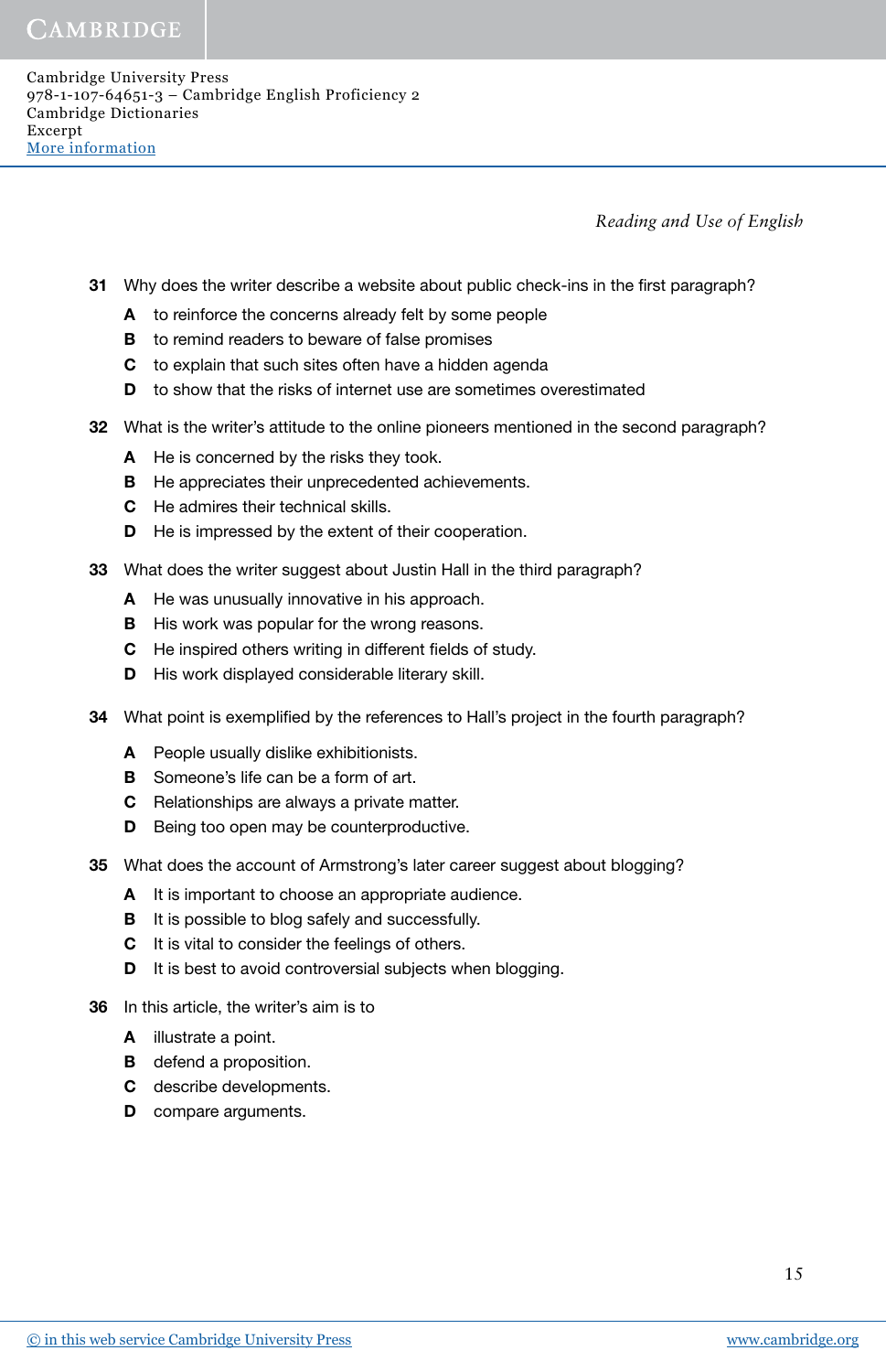*Test 1*

# Part 6

You are going to read an article about a company which makes unusual bicycles. Seven paragraphs have been removed from the extract. Choose from the paragraphs A–H the one which fits each gap (37–43). There is one extra paragraph which you do not need to use. Mark your answers on the separate answer sheet.

# Build it yourself at the UK's first bamboo bike workshop

*A course at the Bamboo Bike Club, run by engineers James Marr and Ian McMillan, buys you a computer-designed custom frame plus a fun weekend of bike-building*

It's Saturday morning in Hackney Wick, east London, and apart from a mechanic deep in the bowels of a truck, the only sign of life among the small factories on a backstreet is a whine of machinery from an upper window – work has begun at Bamboo Bike Club, Britain's only bamboo bike-building course. I've gone along to watch the action.

| - 27 |  |  |
|------|--|--|
|------|--|--|

There's a sense of energy and industry. And of fun. Woodwork class was never like this. Bamboo is one of the most interesting trends to emerge in bike construction. Names like Californian manufacturer Calfee Design or Yorkshire's Bamboo Bikes have revived a construction method pioneered as early as 1894. The problem for most cyclists is the price. A ready-made bamboo frame from these companies retails for \$2,995, or £1,868.

38

Only after they had refined their research into a marketable product – James now tosses out phrases like 'close-noded thick-wall tubes' while talking about bamboo – did they realise they were on the wrong track. 'We realised we didn't want just to sell frames. We wanted to share the joy of making something; the craft of creating something unique and sustainable,' James explains.

39

The question for me, a king of the botch job – my terrible handiwork failures litter my house – was about quality. On day one, the boys explain how to select bamboo for strength and how to form strong joints before tubes are glued lightly in place in the workshop: first the front triangle composed of 40 mm diameter bamboo; then the thinner, more fiddly seat and the chain assembly. Alloy tubes are inserted for the handlebars, wheel forks and other parts which require the strength and precise engineering impossible in bamboo.

16

40

James and Ian buzz cheerfully between workbenches, supervising every cut, triple-checking every joint, and will take over if a task seems insurmountable. The self-build is half the attraction for most participants; it may be no coincidence that all those on this course were engineers. For the rest of us, Ian reassures that everyone messes up once or twice.

41

Sunday is a more relaxed day, mainly spent building the lugs. Or rather, wraps: hemp bindings wrapped around the joints and dropouts then glued with epoxy resin to form a strong bond that disperses loads evenly throughout the frame. With a final polymer coating for waterproofing, the bike is ready for wheels, brakes, gears, saddle and any other individual touches. And it is a bike built for the long haul, just as strong, the pair claim, as its metal equivalents.

42

Technical issues aside, how good does a bamboo bike look? Somewhat scruffy alongside professional frames, it turns out – the hemp weave can look a bit like parcel tape, for example. But there's no denying their individuality and that, say James and Ian, is the point.

43

They also cycle well. I take James's bike for a spin and the ride is light, stiff and smooth thanks to bamboo's ability to dampen vibration. Impressive, considering I target every pothole. 'Some people love the build, but for me these workshops come together when the bike is on the road,' James says. 'They're so light, so effortless to ride. So much fun to ride too – take a Harley-style retro bike, add 10 and you're still not close.' And the price? Less than £500.